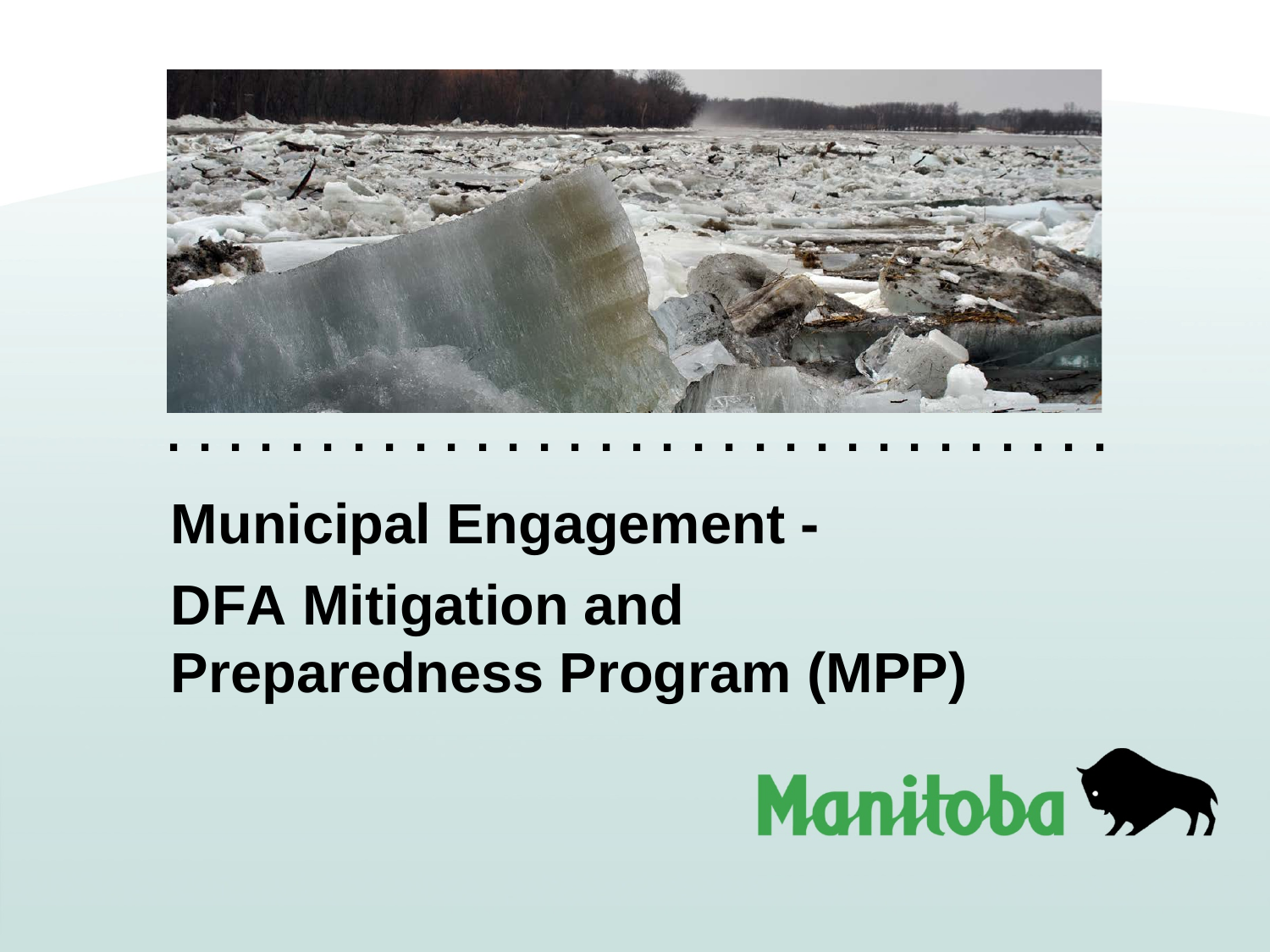

#### **Introduction**

- We are asking municipalities for feedback on the new Mitigation and Preparedness Program (MPP).
- Your input will guide the development of the eligibility, evaluation criteria and administrative requirements for the program.
- The revised DFA cost-sharing formula is not part of this engagement.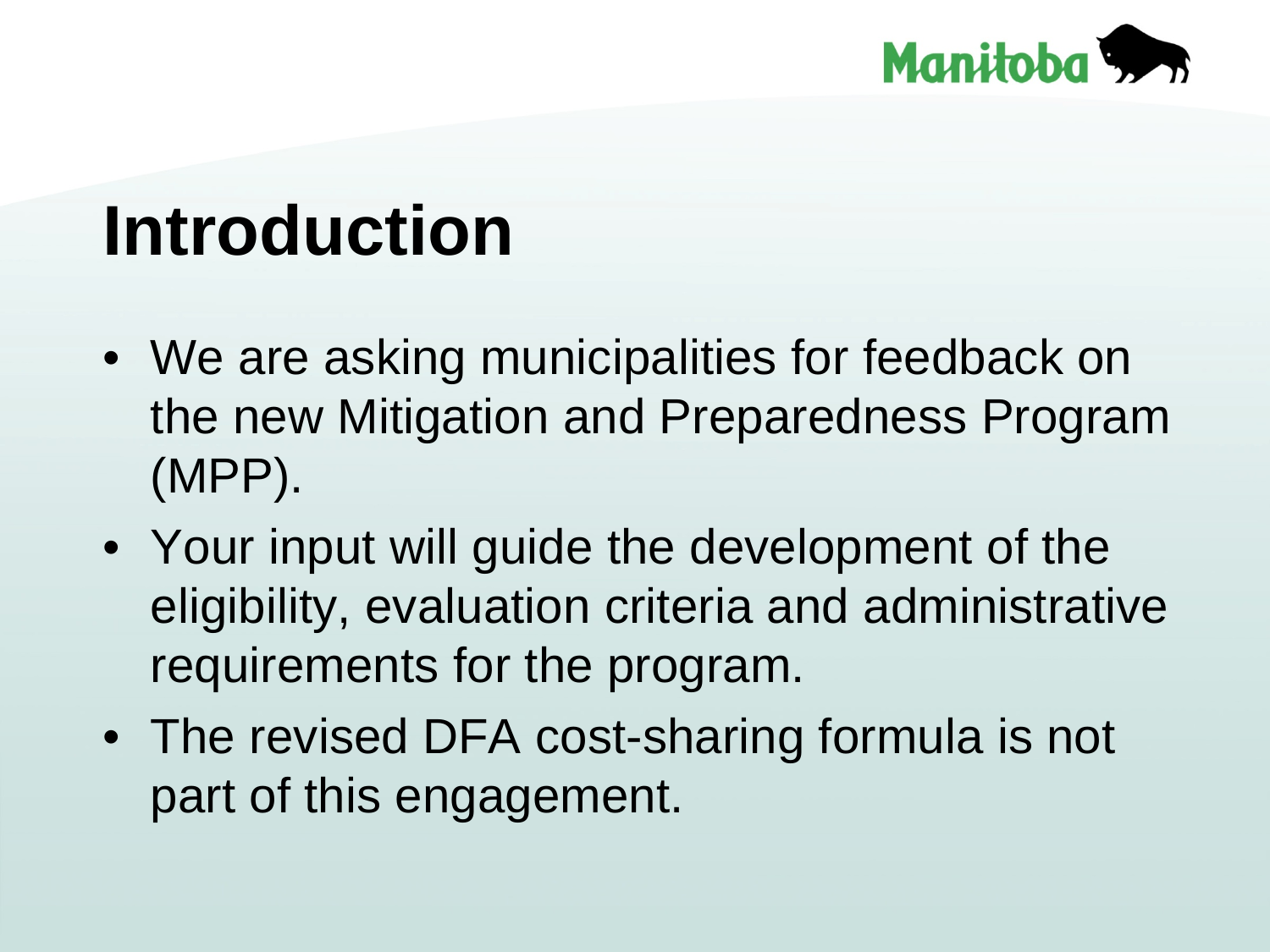

### **Background**

On March 26, 2020, Manitoba announced changes to the Disaster Financial Assistance (DFA) program:

- Modernize the provincial/municipal DFA costsharing formula.
- Introduce a DFA Mitigation and Preparedness Program (MPP) to assist municipalities in mitigating against future disasters.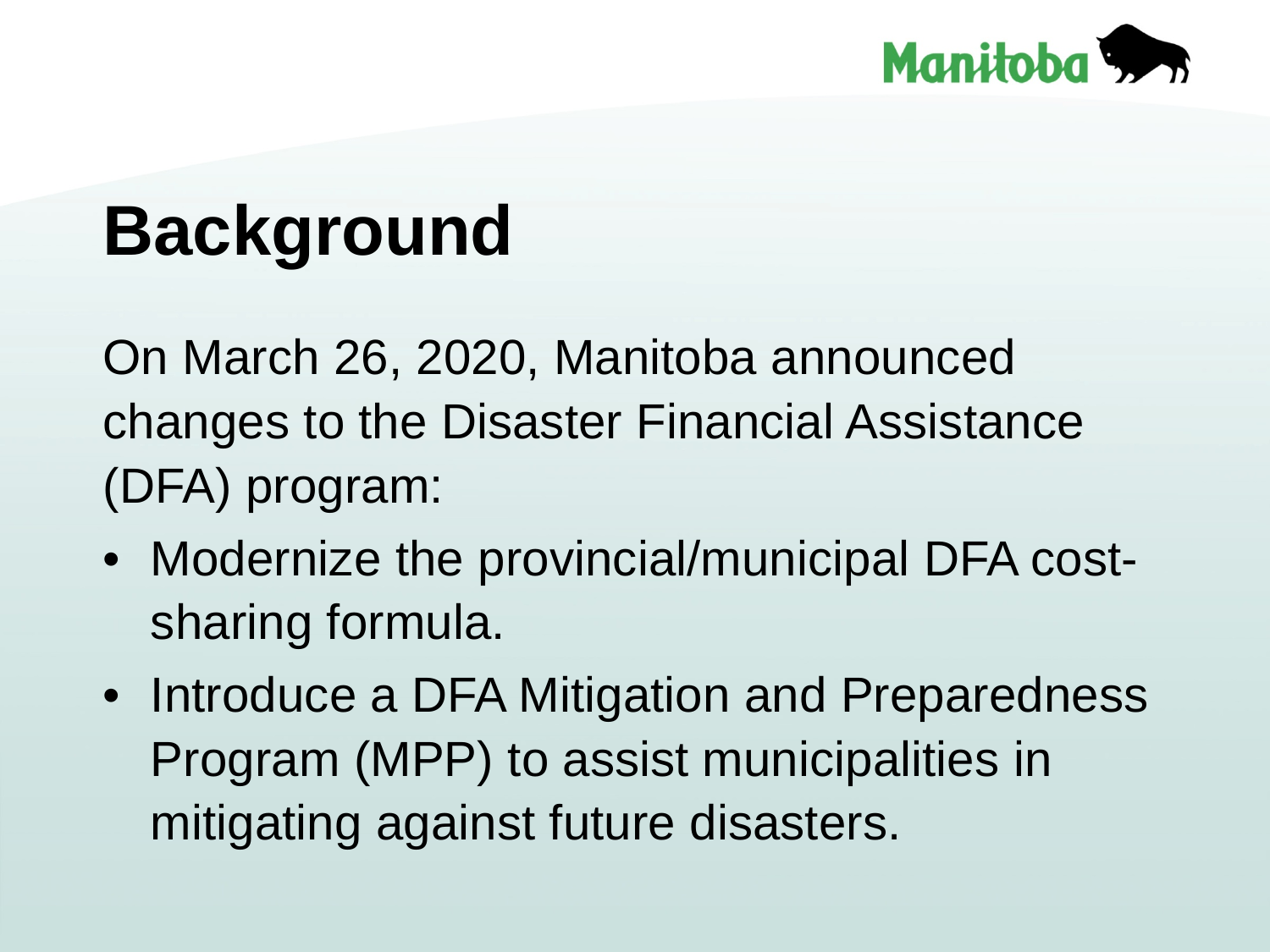

## **DFA Program Establishment (unchanged)**

Following a natural disaster, a DFA program may be approved if a number of conditions are met:

- $\checkmark$  The disaster meets the definition under The Emergency Measures Act
- $\checkmark$  The disaster is widespread
- $\checkmark$  The disaster creates an unreasonable financial burden
- $\checkmark$  The disaster is mostly uninsurable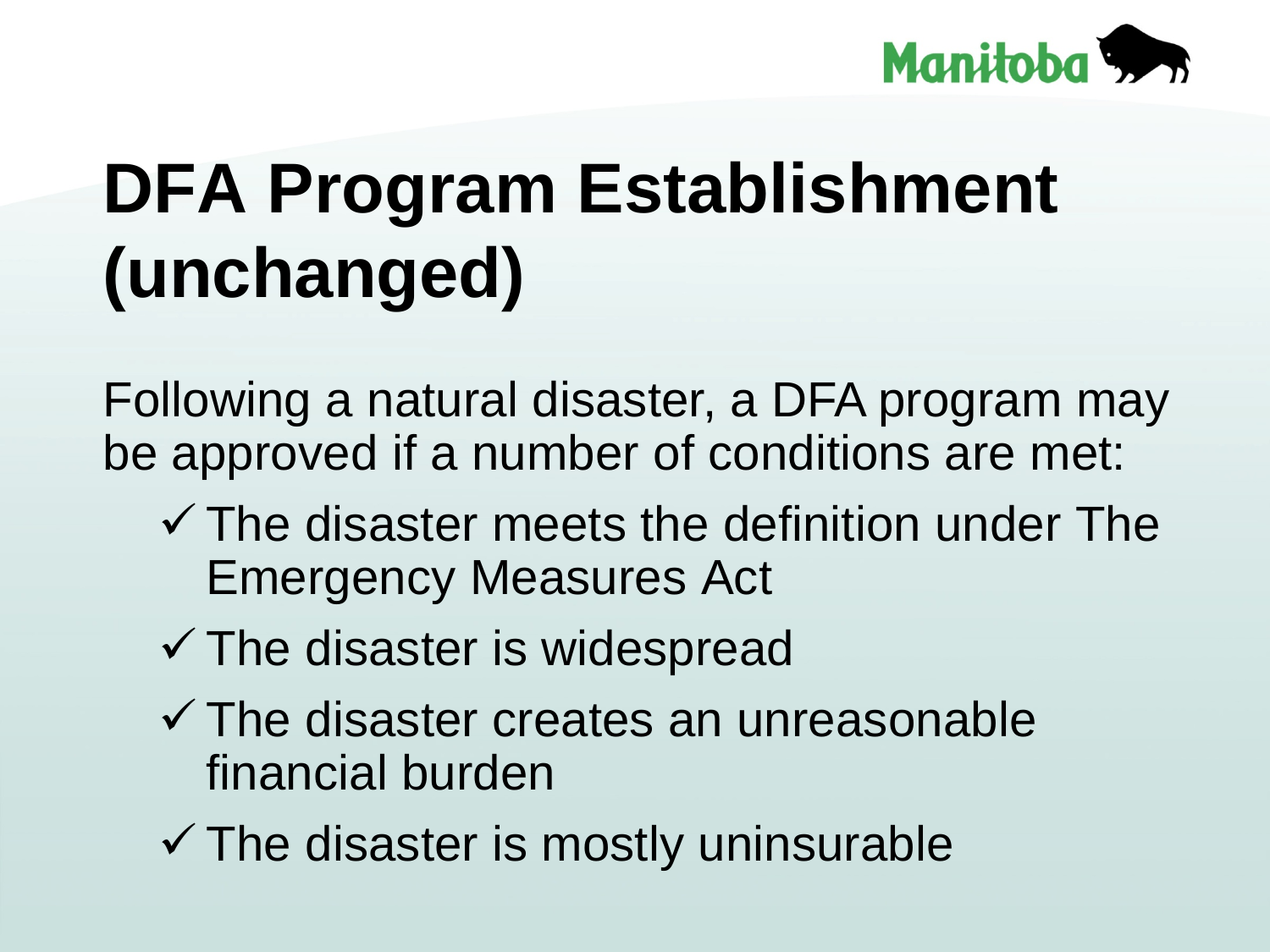

## **DFA Program Establishment (unchanged)**

Steps:

- 1. Track all activities and expenses
- 2. Submit a Community Impact Assessment and Resolution Requesting Disaster Financial Assistance
- 3. Receive DFA program decision/establishment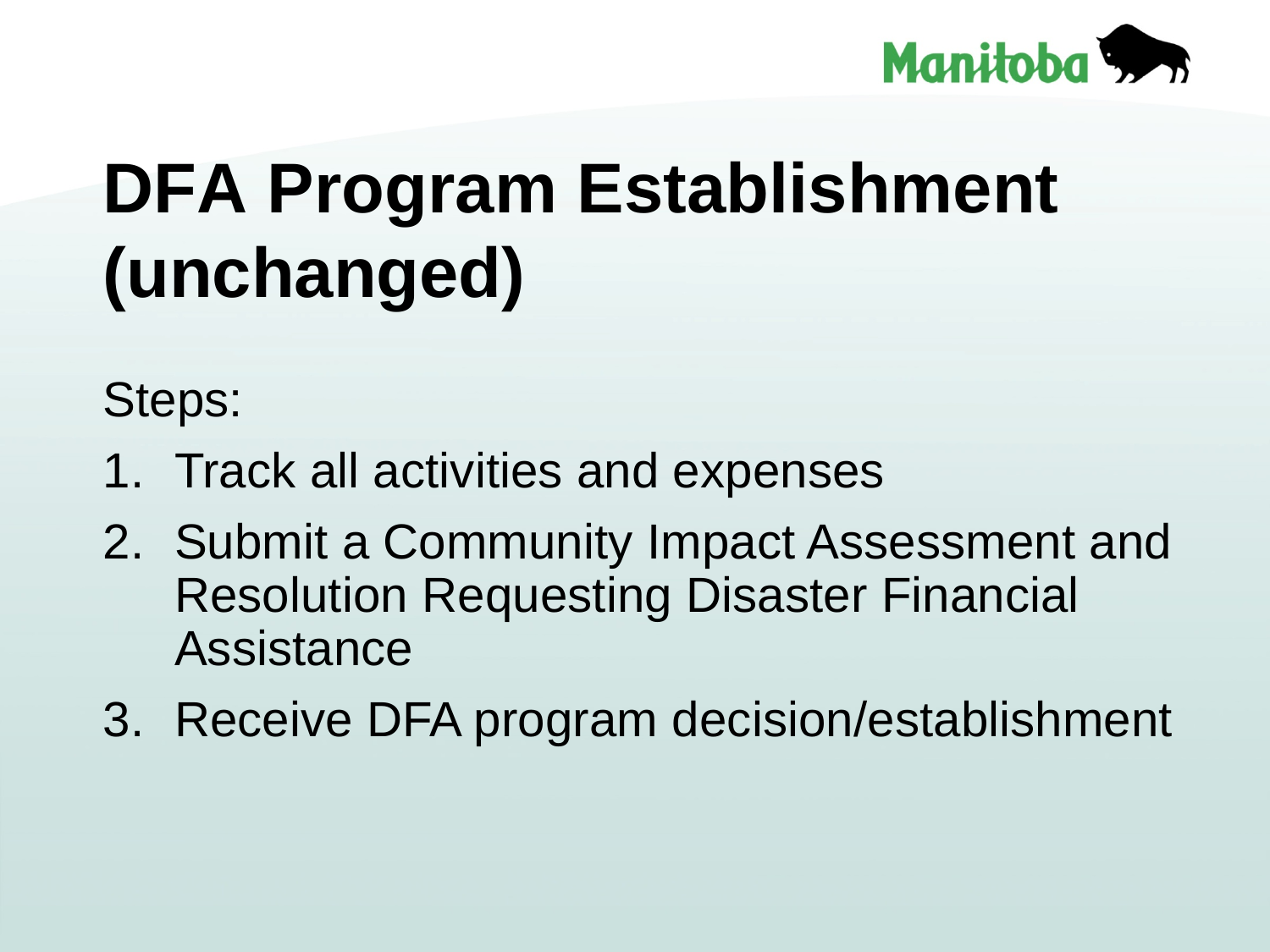

### **DFA and the New Optional MPP**

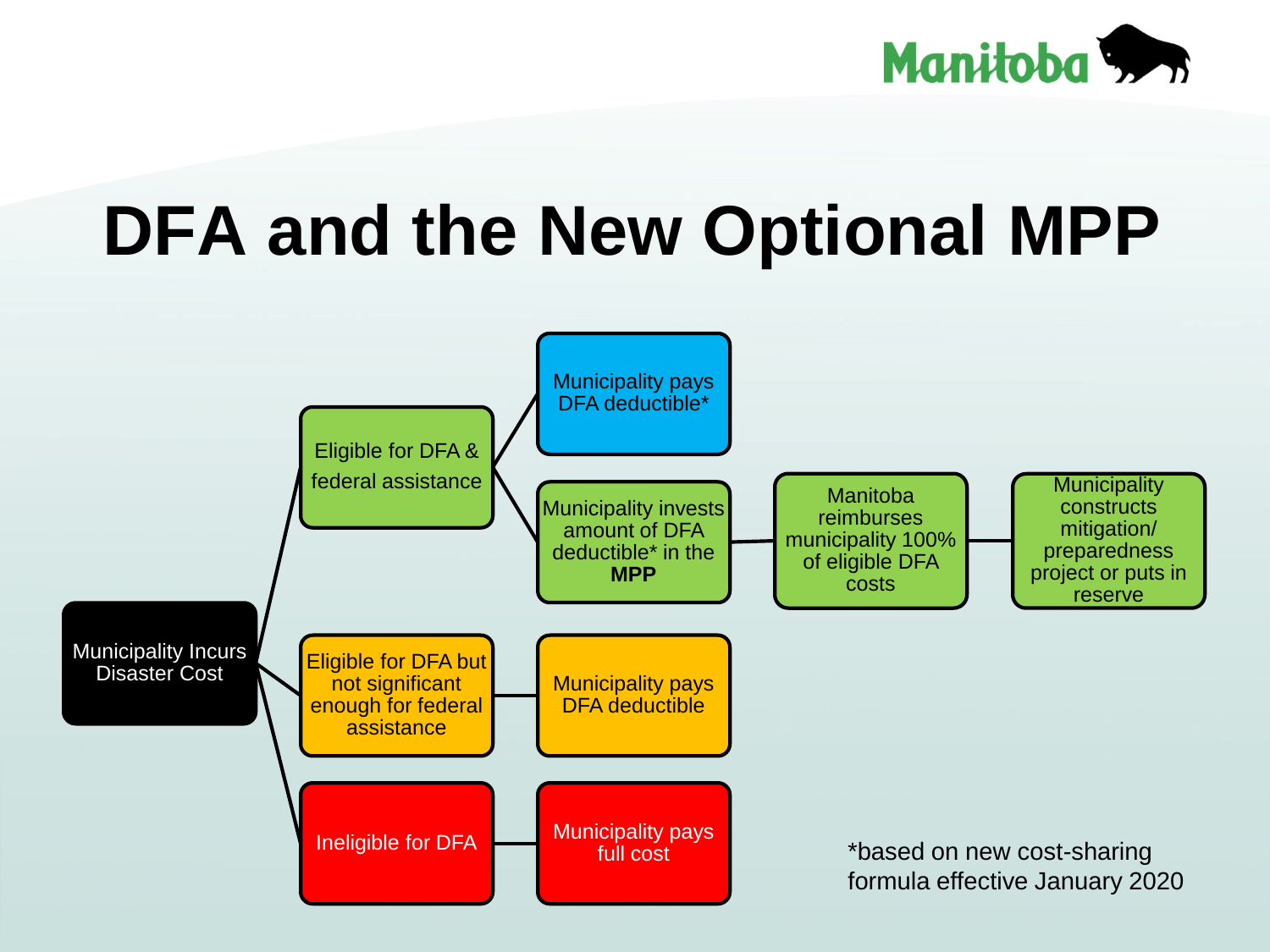

## **Mitigation and Preparedness Program (MPP)**

- MPP is an optional program to assist municipalities to mitigate against future disasters.
- An MPP program is only established for disasters that are cost-shareable with Canada and when a DFA program is approved by the Manitoba government.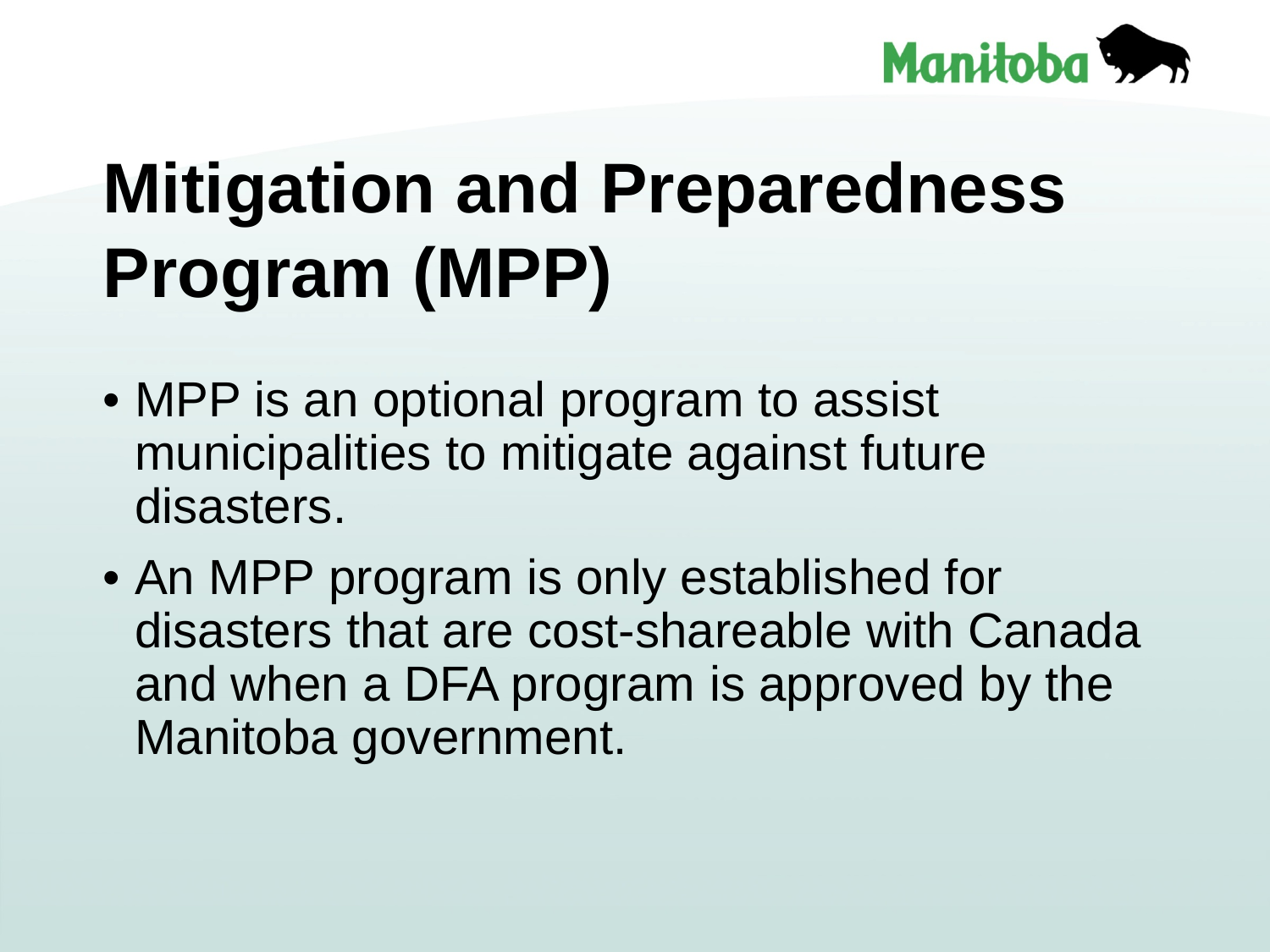

## **Mitigation and Preparedness Program (MPP)**

- Unlike the DFA program, the MPP amount does not have to be invested in a damaged site.
- The MPP amount is meant to be invested into anything that will benefit disaster preparedness or mitigation in the municipality and is separate from DFA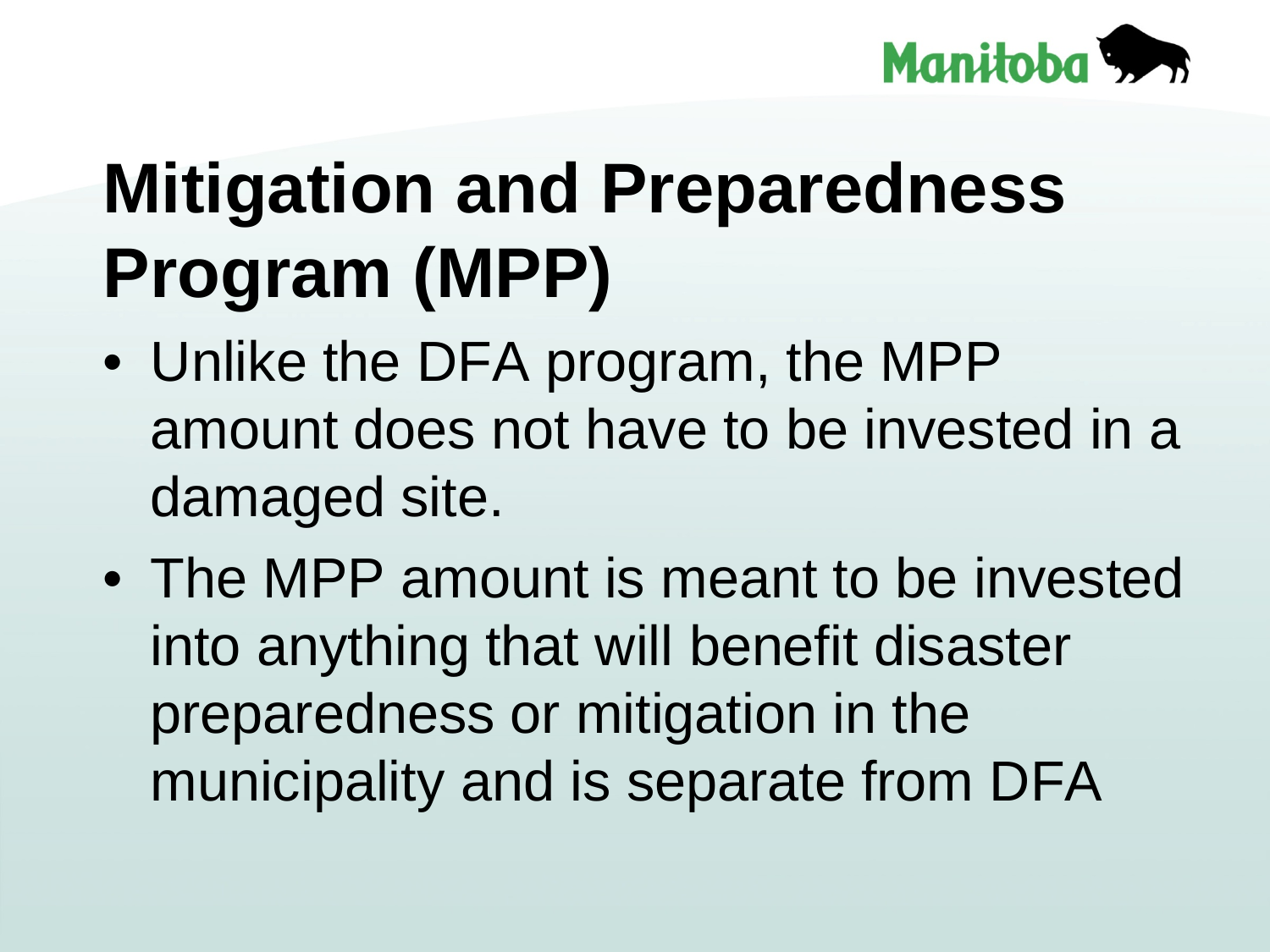

## **Opting in to the MPP**

- Municipalities will be notified that there is an approved DFA program to which they may apply.
- This notification (official letter) will now also indicate that municipalities are eligible to invest in the MPP as part of the normal DFA process.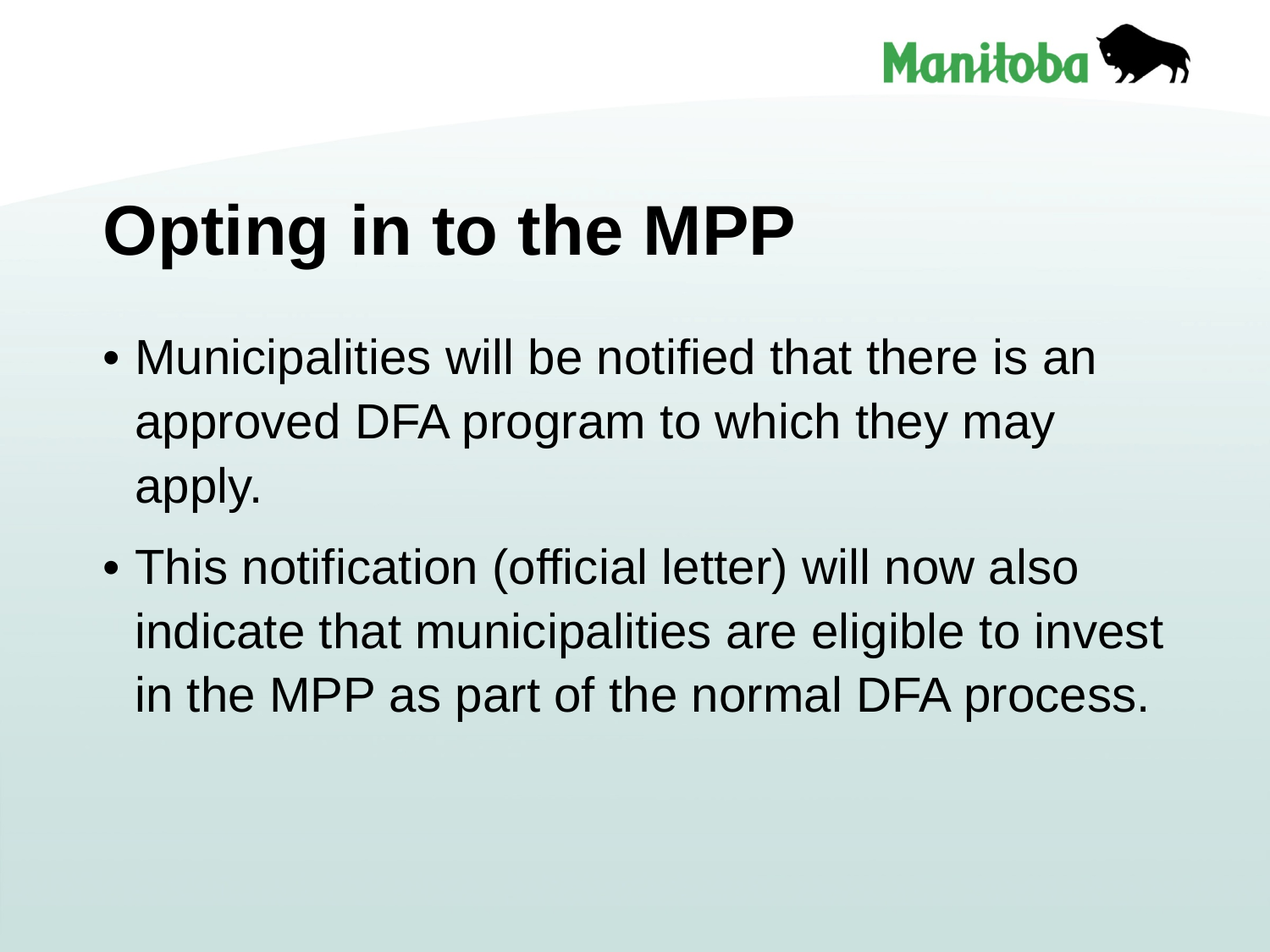

## **Opting in to the MPP**

- Municipalities will be asked to indicate their interest in the MPP when submitting their Community Impact Assessment.
- If opting into the MPP, municipalities will be required to specify how they plan to use their MPP amount (project or invest) when they make their first DFA submission, and to enter into an agreement with Manitoba for the project.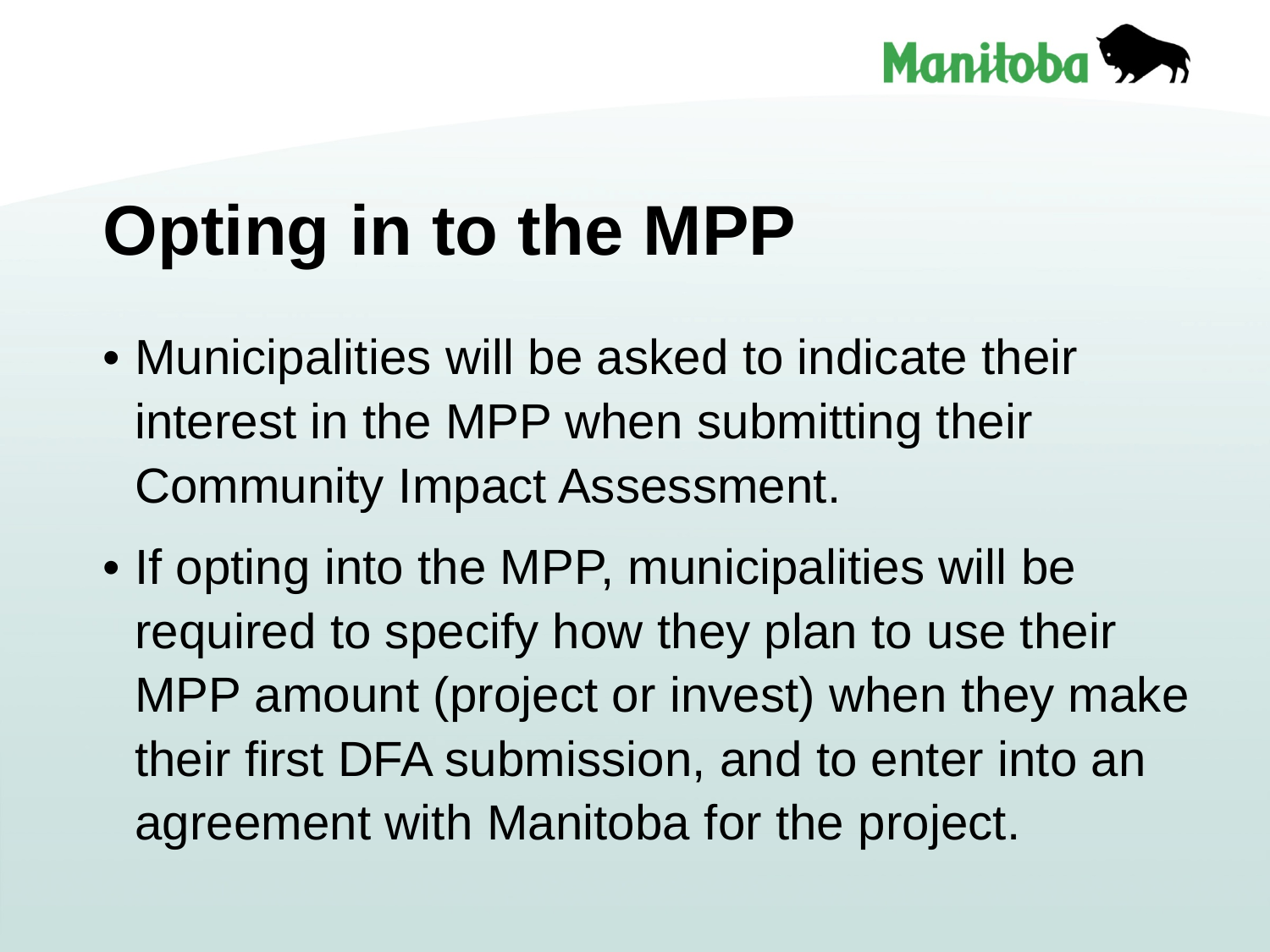

## **New DFA Cost-Sharing Formula**

- The new cost-sharing formula came into effect January 1, 2020.
- The **Public Sector Cost Sharing Calculator**  can be used to estimate the municipal share of your DFA claim and plan your MPP project.

**Your municipal share of a DFA claim** 

**Amount available for your MPP project =**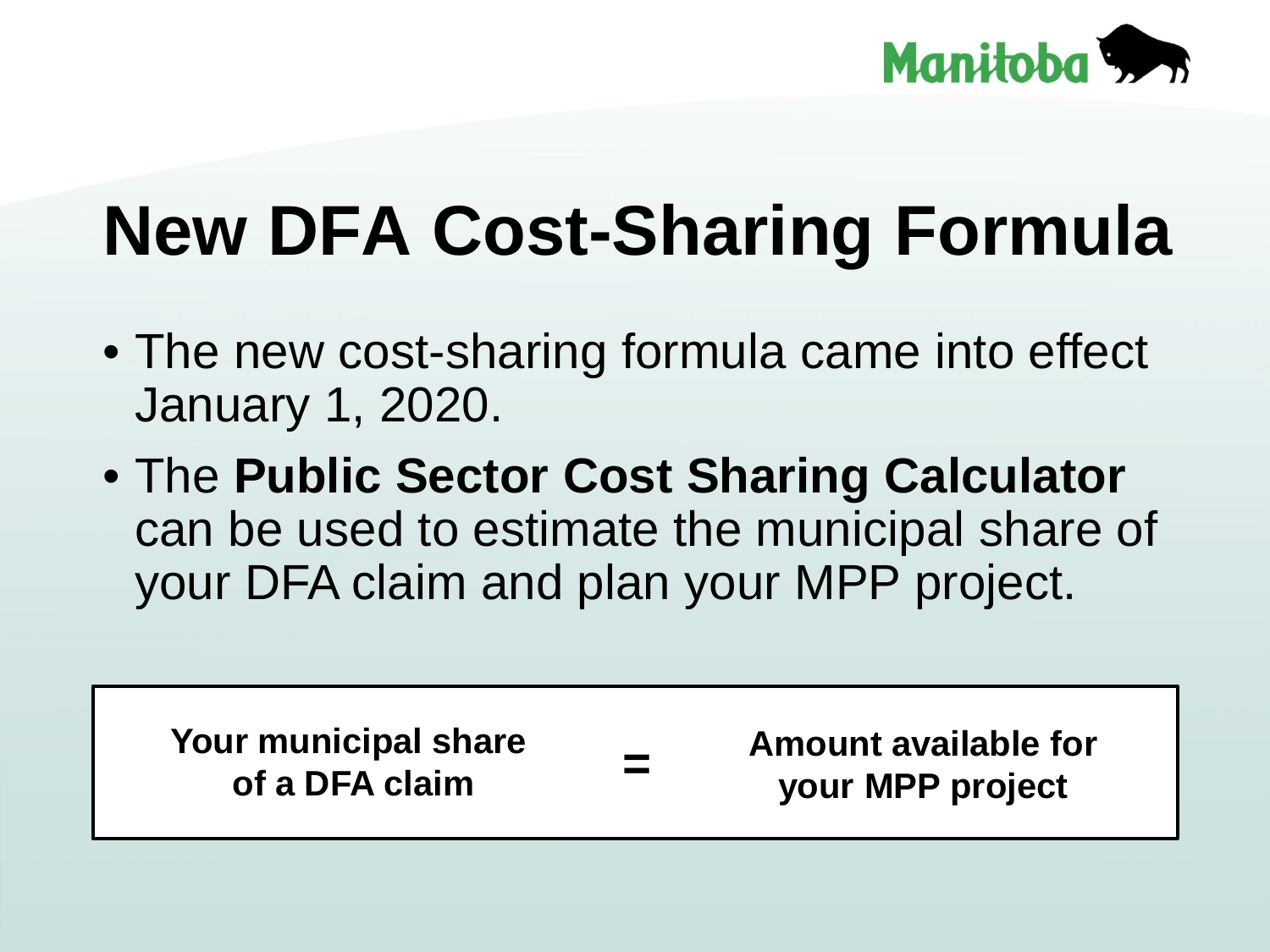

#### **Provide Your Feedback**

Each topic will provide an opportunity for municipal input:

- 1. Eligibility
- 2. Evaluation criteria
- 3. Estimating and Using the MPP amount
- 4. Reporting
- 5. Reimbursing the municipal deductible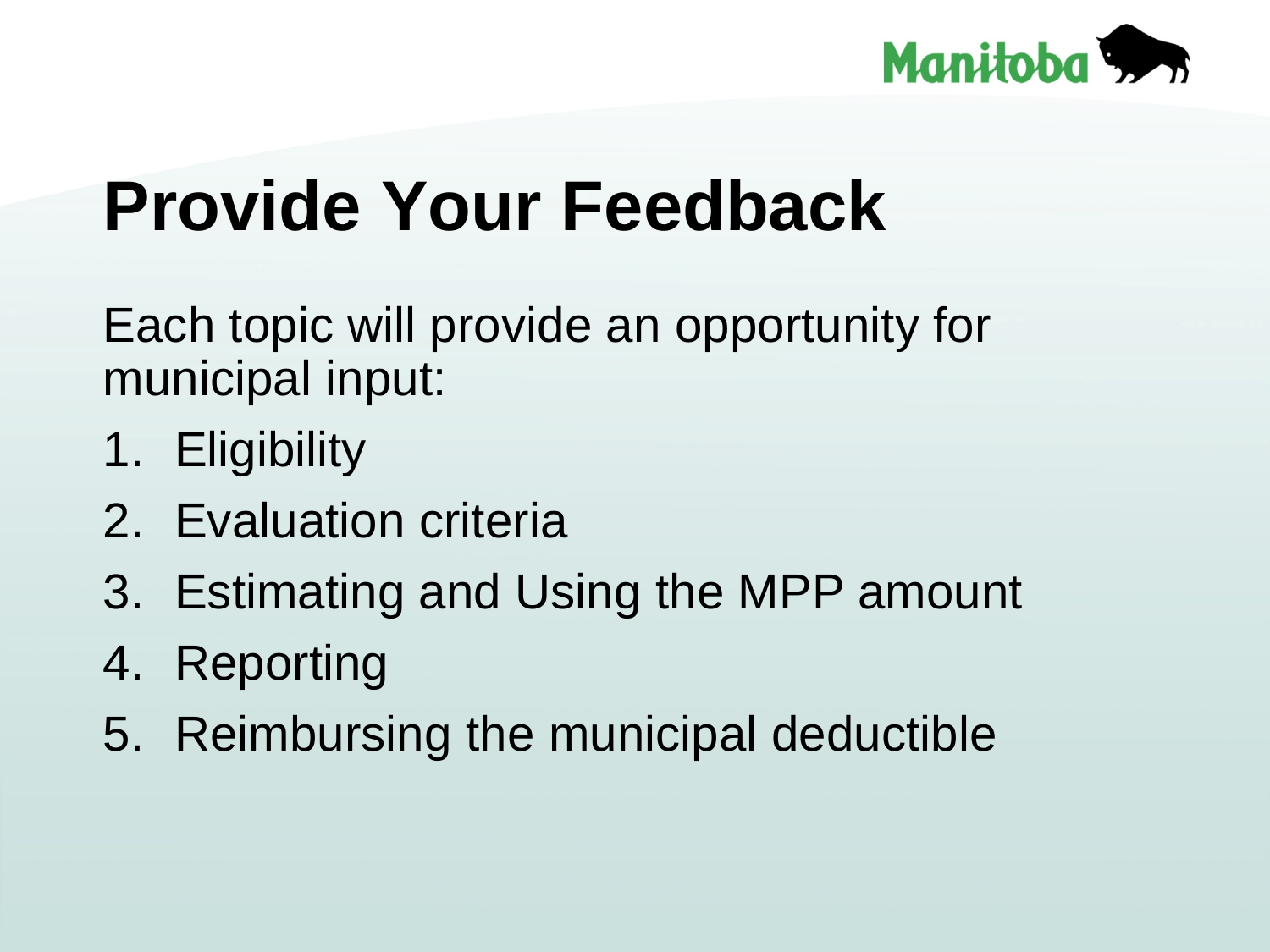

# **Eligibility**

- Projects must result in increased municipal resiliency so that municipalities are better prepared for and/or better able to mitigate the impacts of natural disasters, extreme weather events and climate change.
- Regionally-led projects are eligible.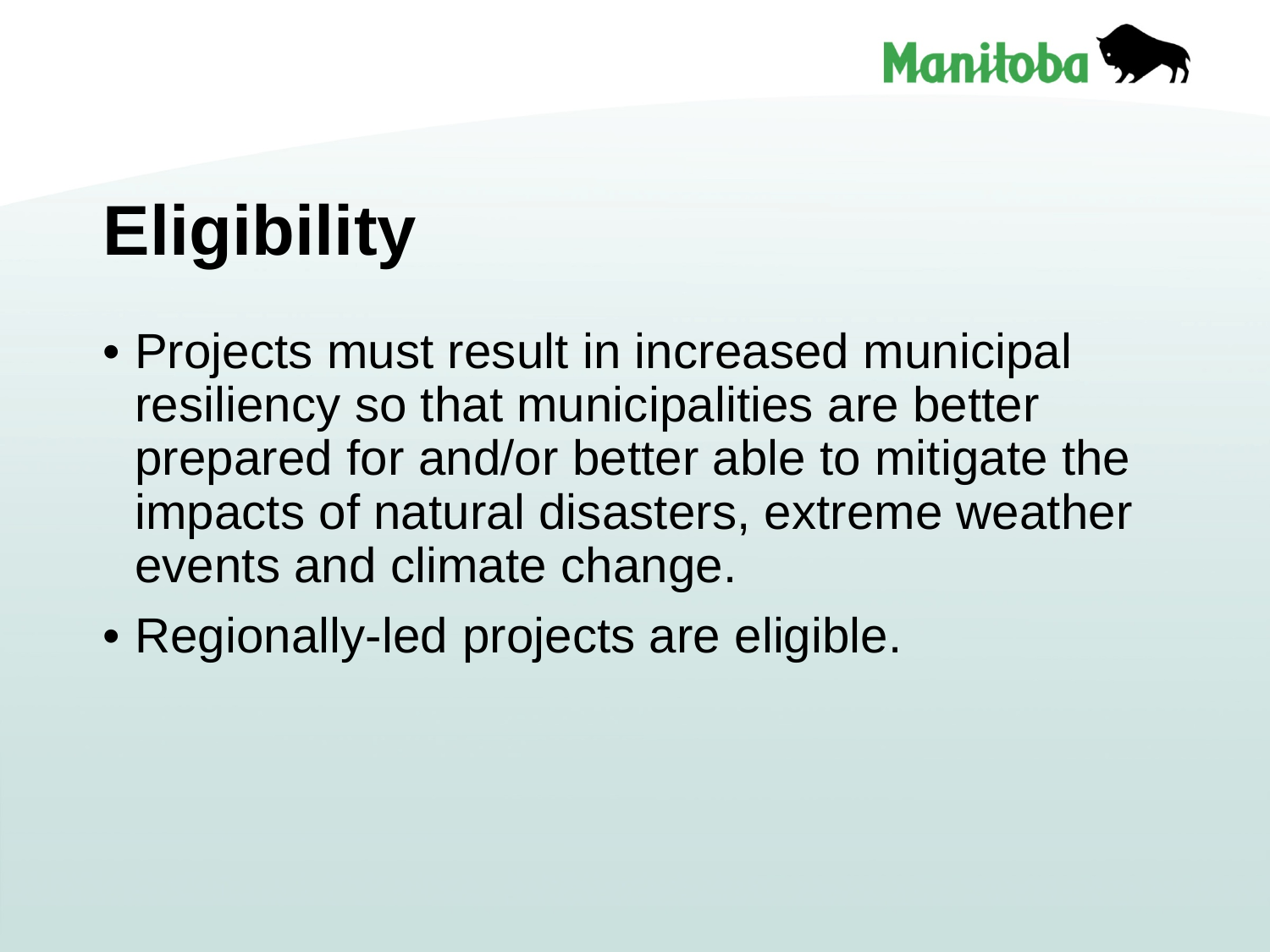

# **Eligibility**

Example projects:

- **Construction of municipal infrastructure** to adapt to climate change impacts, natural disasters and/or extreme weather events.
- **Purchase of equipment and resources** not covered by DFA to support preparedness and response activities.
- **Completion of risk assessment** projects to inform disaster preparedness, response, recovery and mitigation.
- Use of funds to **support applications** for other disaster mitigation-related provincial and/or federal programs.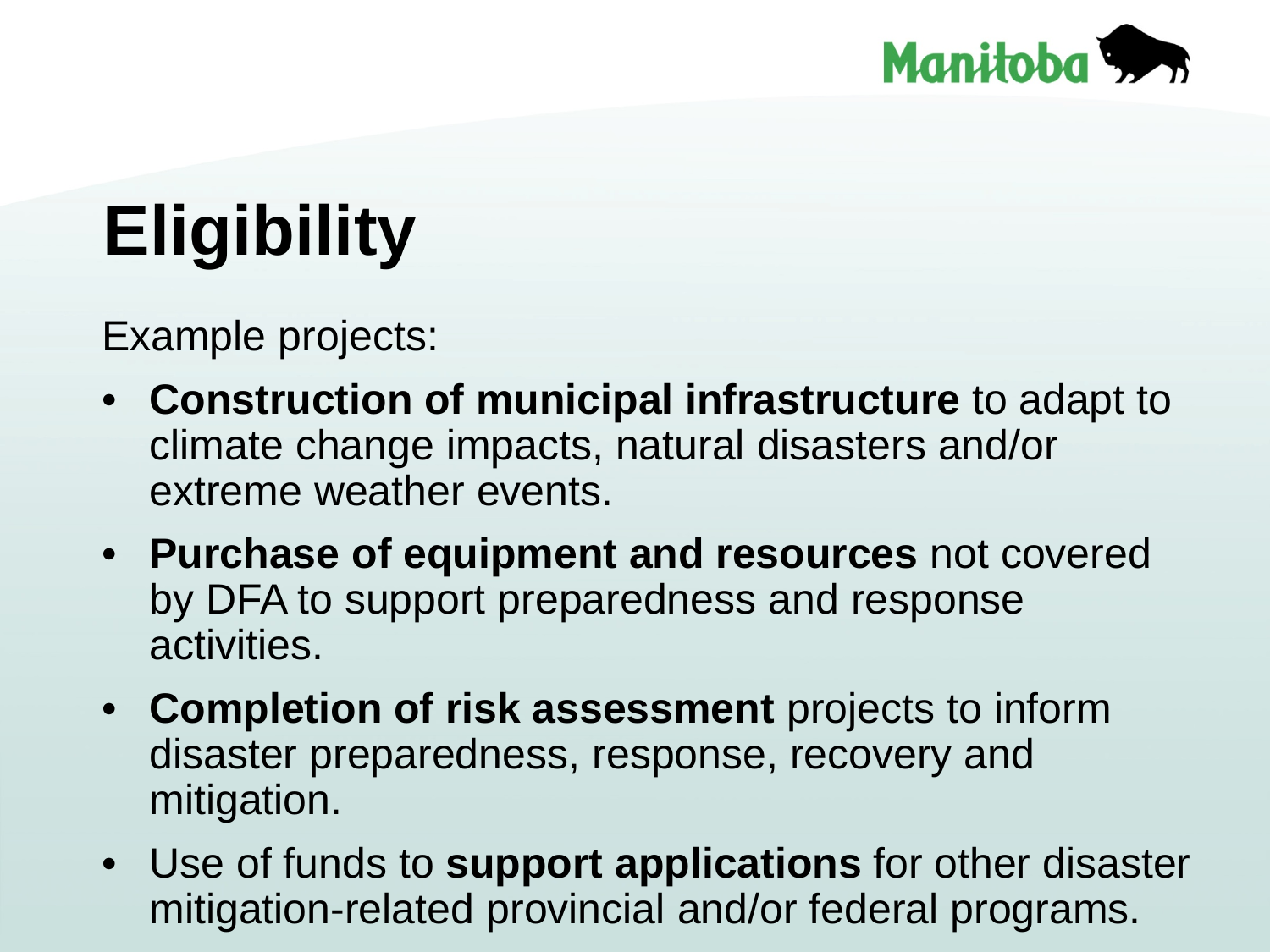

## **Eligibility**

We want your feedback to:

- Expand the list of example projects eligible under the MPP.
- Determine the readiness of municipalities to invest in a disaster mitigation and preparedness project.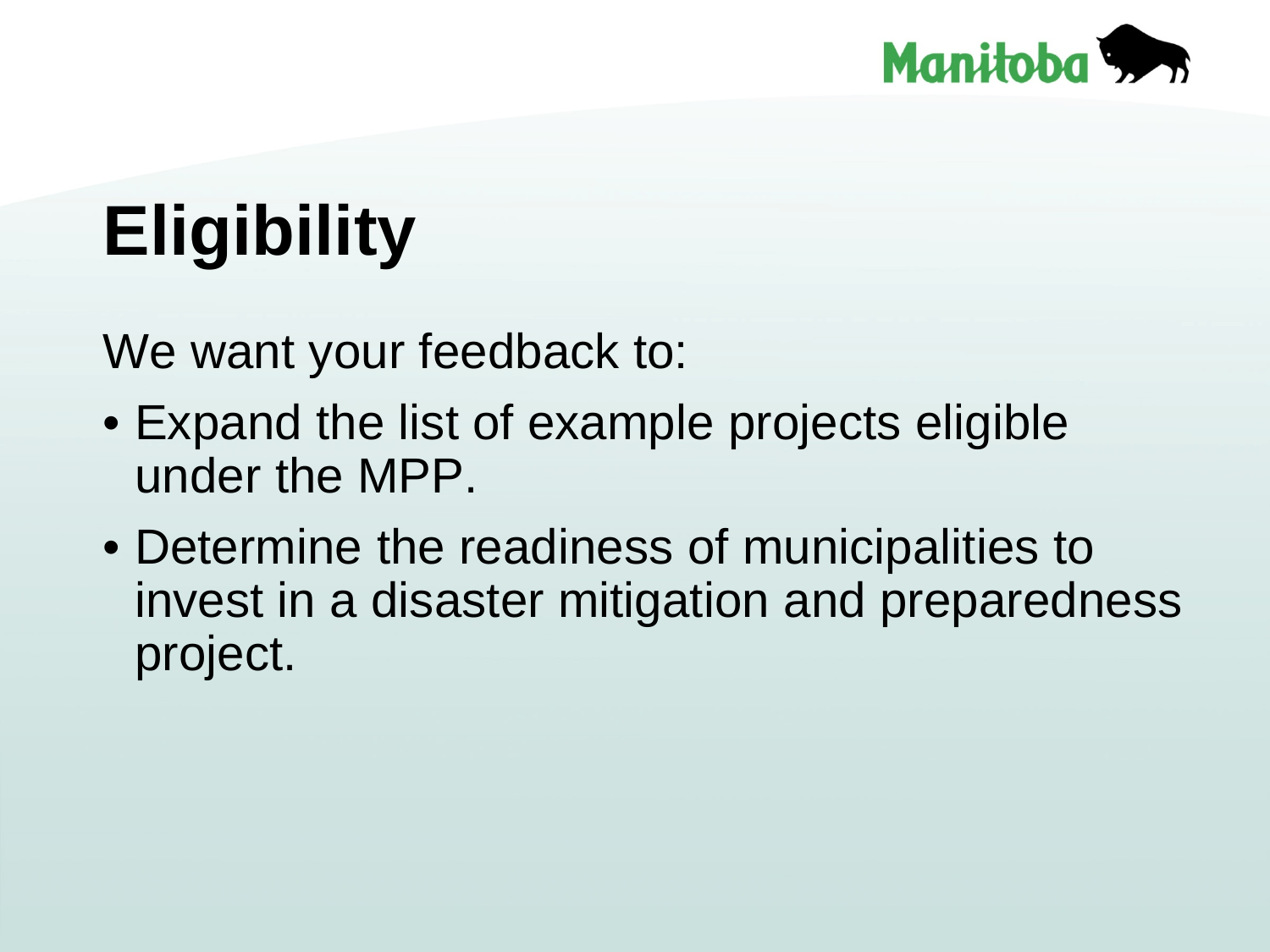

### **Evaluation Criteria**

- In your application, you must demonstrate how your MPP project aligns with one or more of the six guiding principles.
- Evaluation criteria will be developed based on these guiding principles.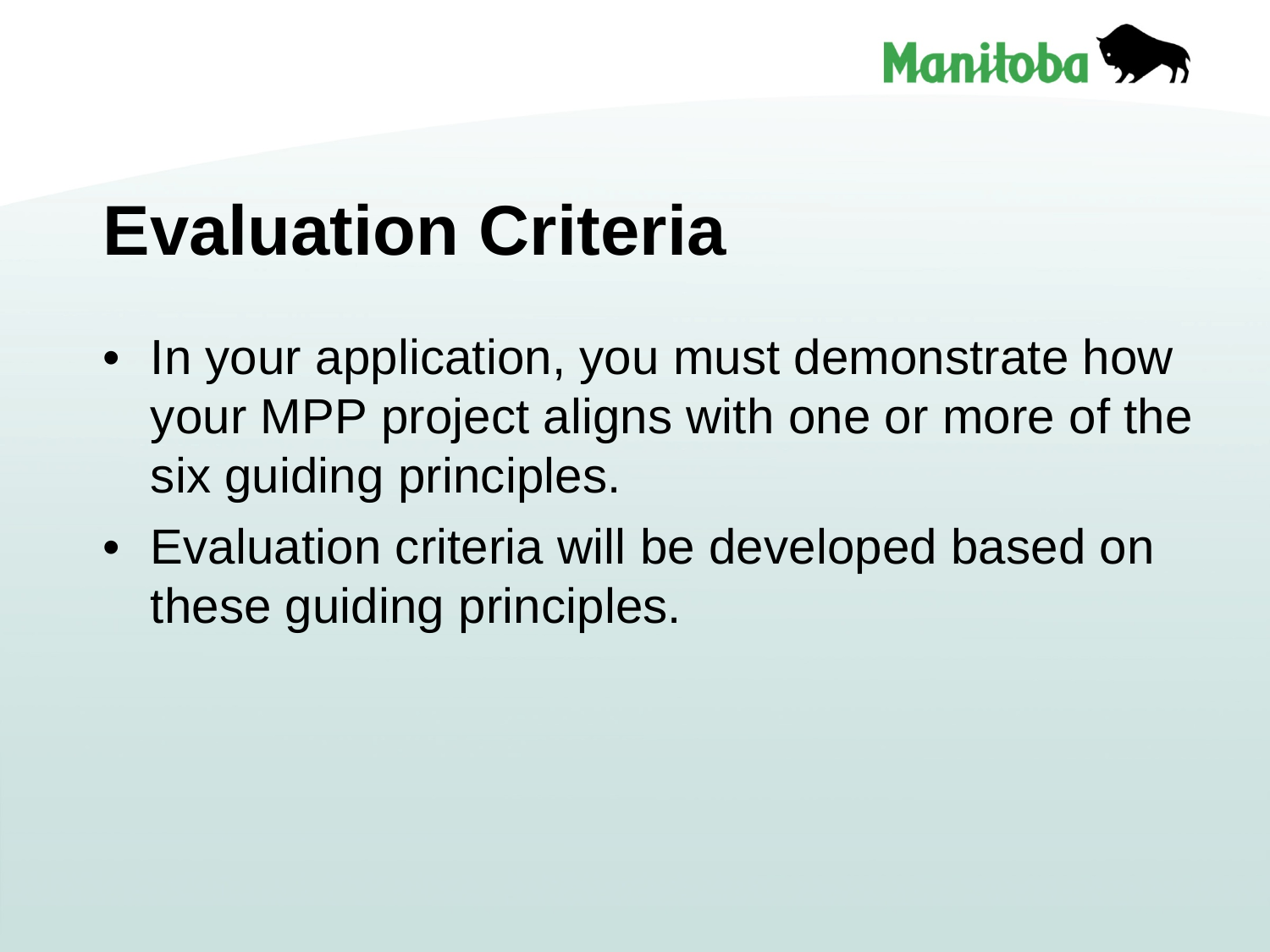

- 1. Investments are cost-effective and evidencebased.
- 2. Projects to include regional implications.
- 3. Projects focus on the management of risk.
- 4. Partnerships are developed.
- 5. A sustainable approach is undertaken.
- 6. Projects lead to resilient municipalities.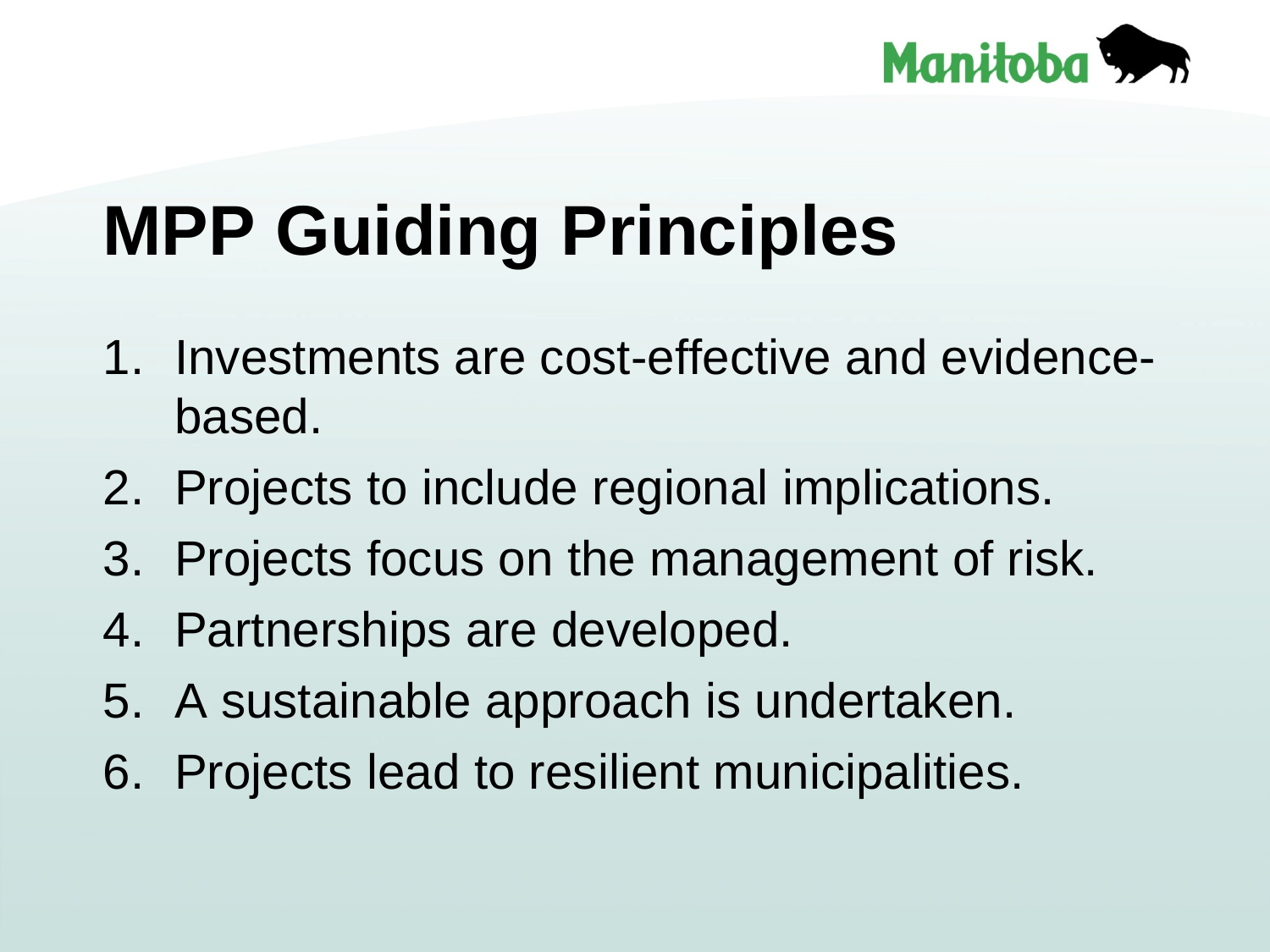

- **1. Investments are cost-effective and evidence-based.**
	- Success of this type of project can be demonstrated by examples or evidence.
	- A positive return-on-investment can be shown.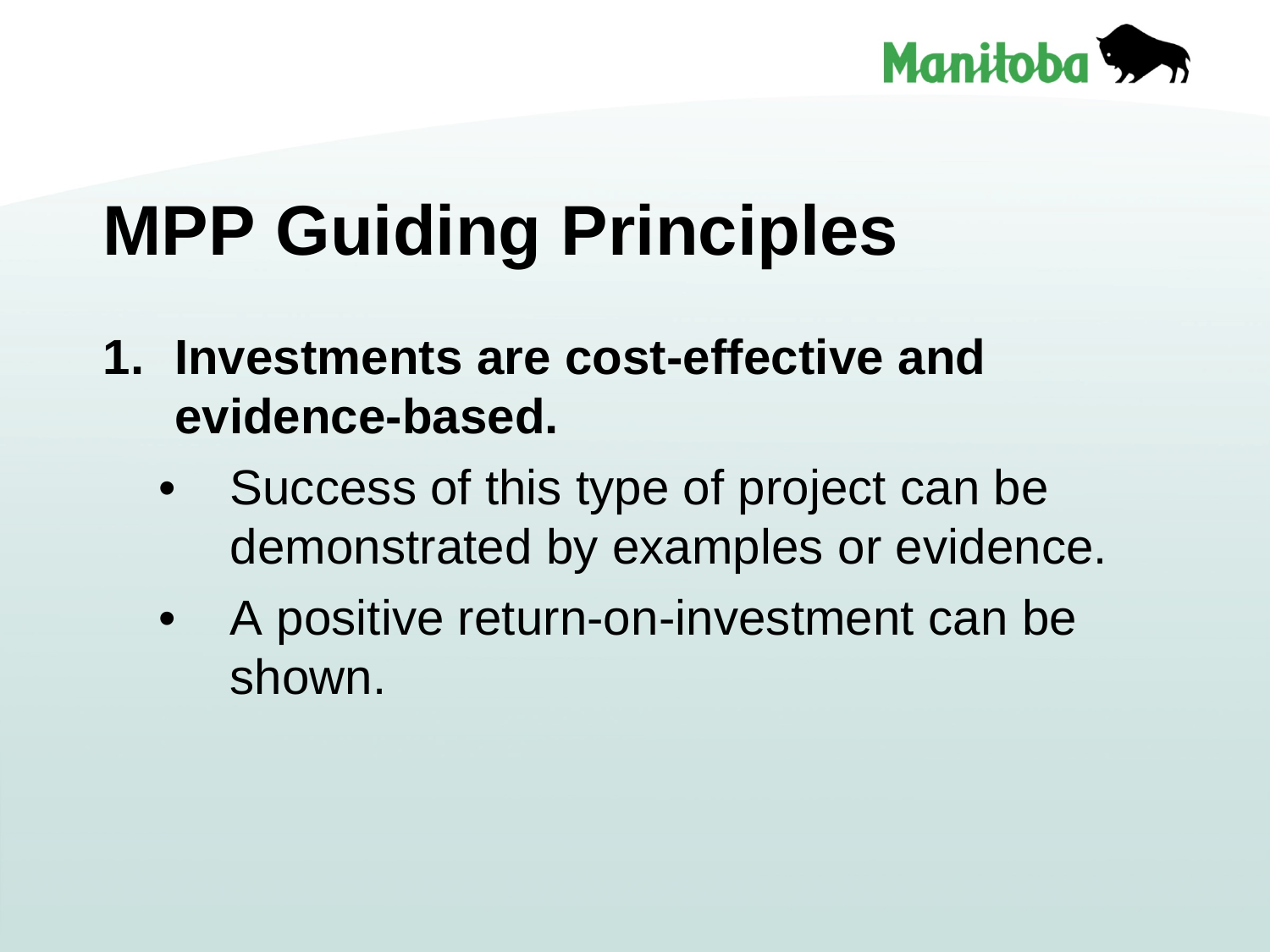

**2. Projects to include regional implications.**

Impacts on neighbouring municipalities have been considered, if applicable, and evidence of collaboration is shown.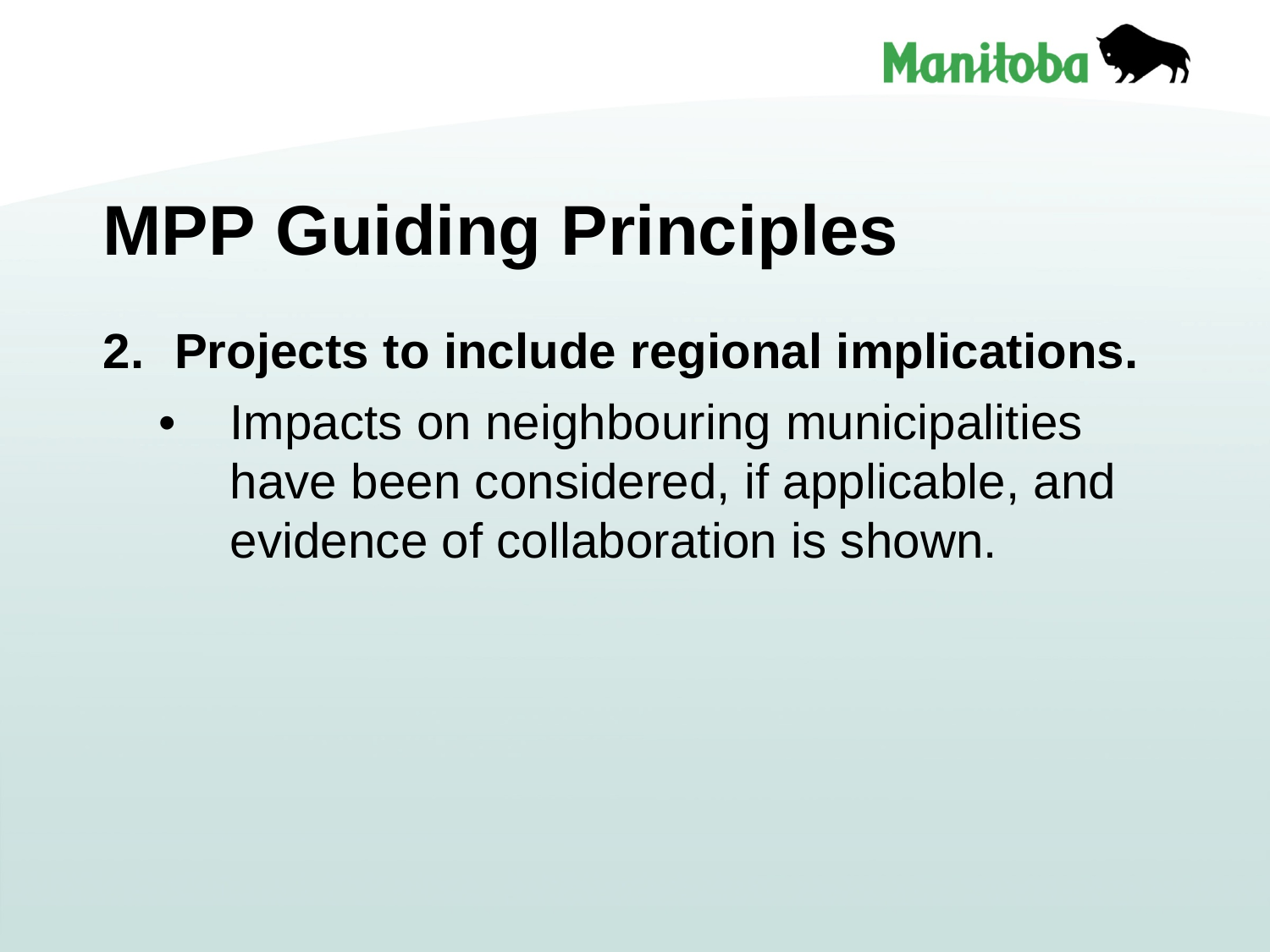

**3. Projects focus on the management of risk.**

- Selected project mitigates a risk identified in the municipal emergency plan.
- Funding to be used to better understand hazards, risks and vulnerabilities in the municipality.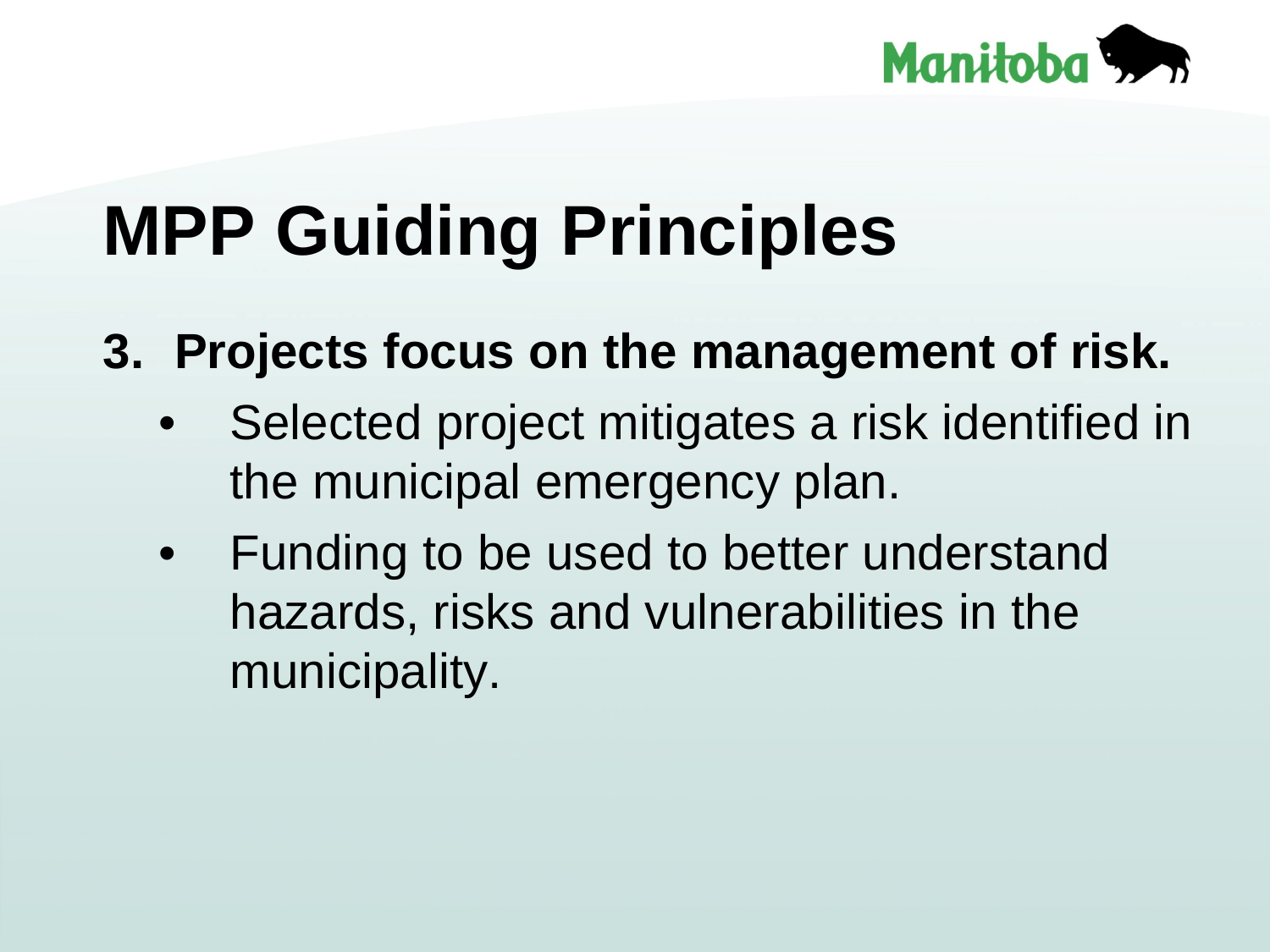

- **4. Partnerships are developed.**
	- Municipalities partner on investments in mitigation equipment, where possible, that will benefit both municipalities and make more efficient use of funding.
	- Funding is pooled to partner on projects that will mitigate common risks in a regional area.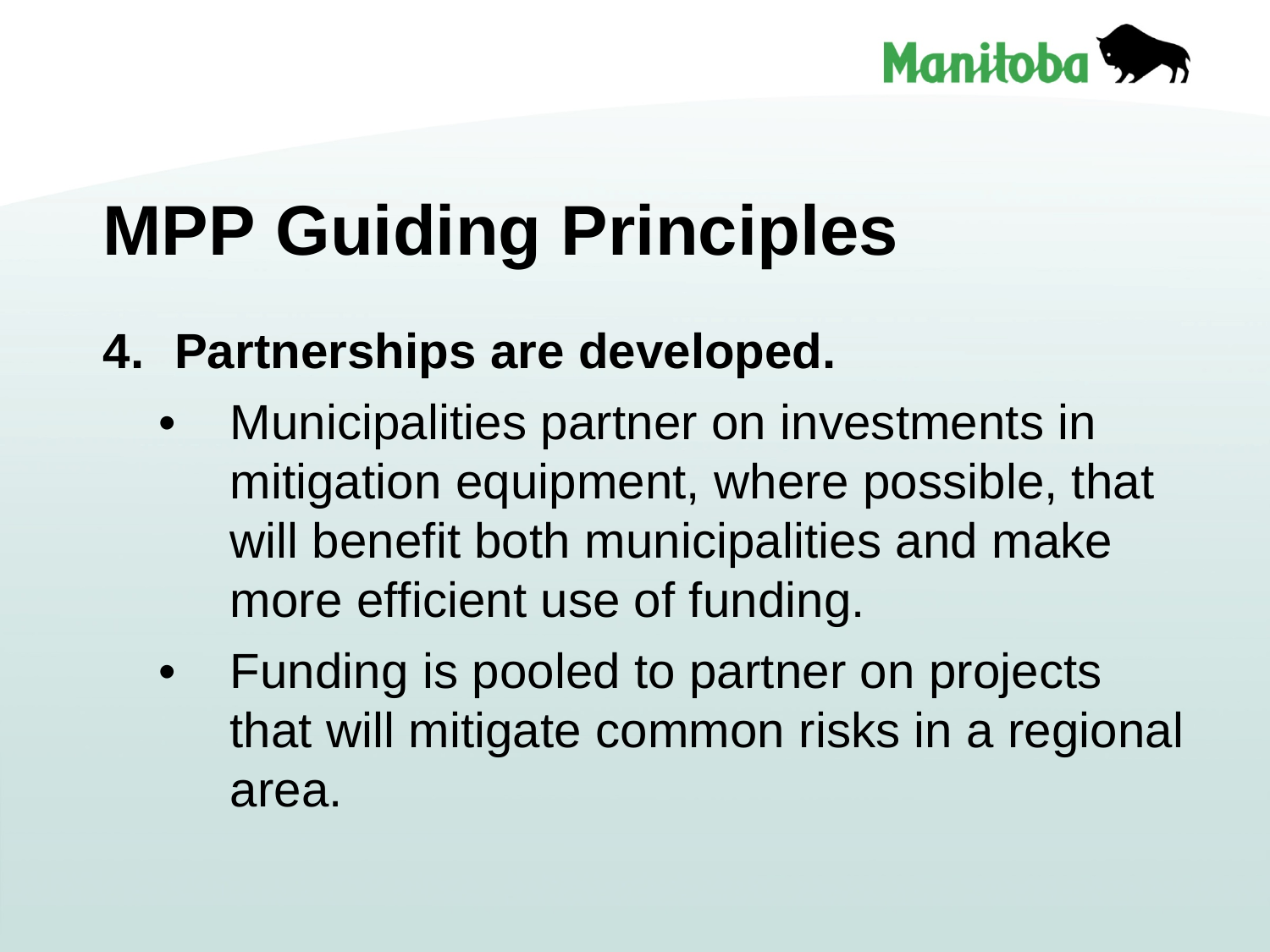

- **5. A sustainable approach is undertaken.**
	- Projects consider impacts on the natural environment.
	- Projects may consider nature-based solutions to reduce disaster risk.
	- Projects will provide lasting risk reduction benefits.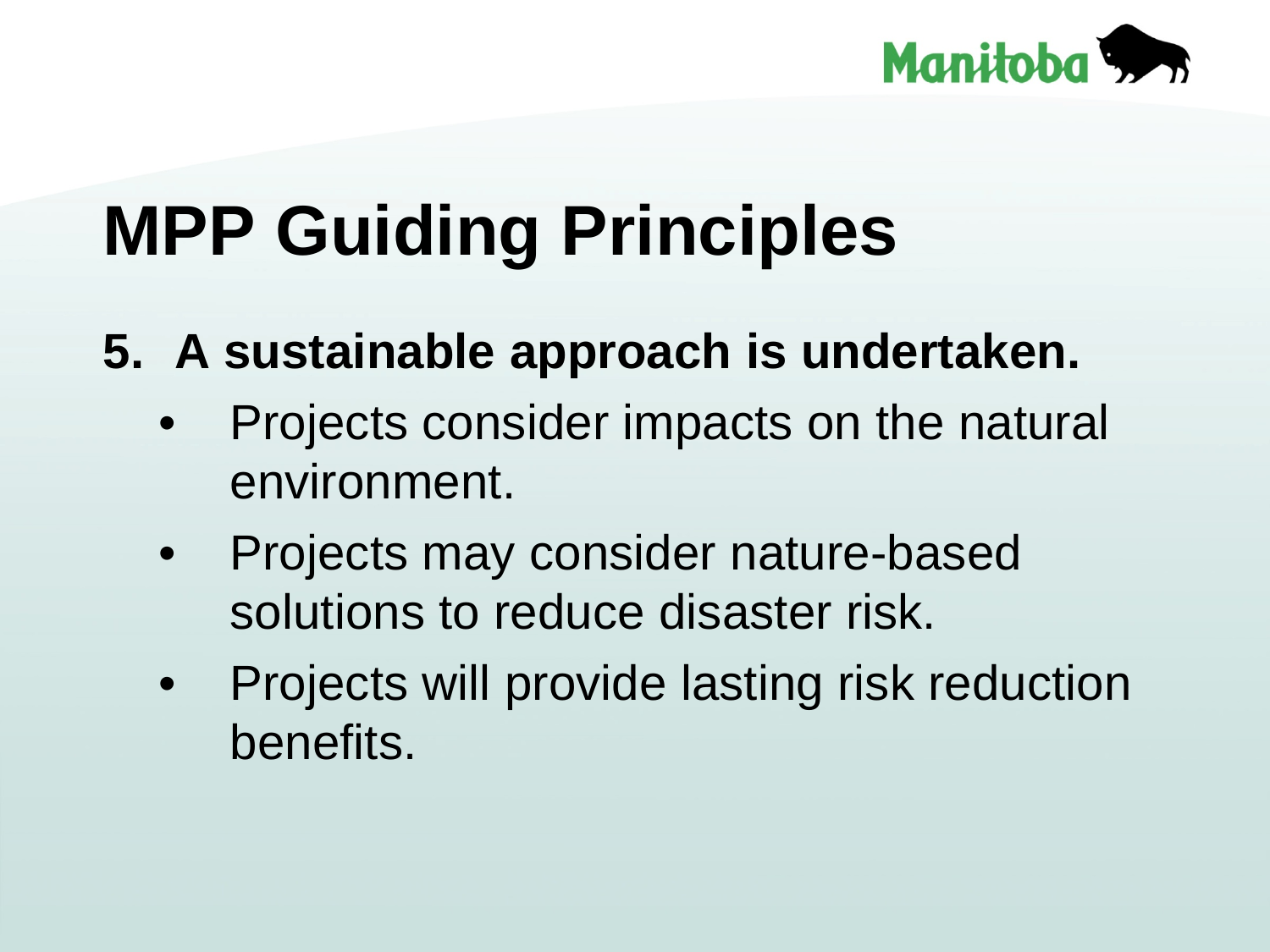

**6. Projects lead to resilient municipalities.** 

- Community leaders adopt a long-term, holistic, and community-reflective perspective when selecting projects.
- Community leaders take proactive steps to help reduce risks tomorrow when selecting projects.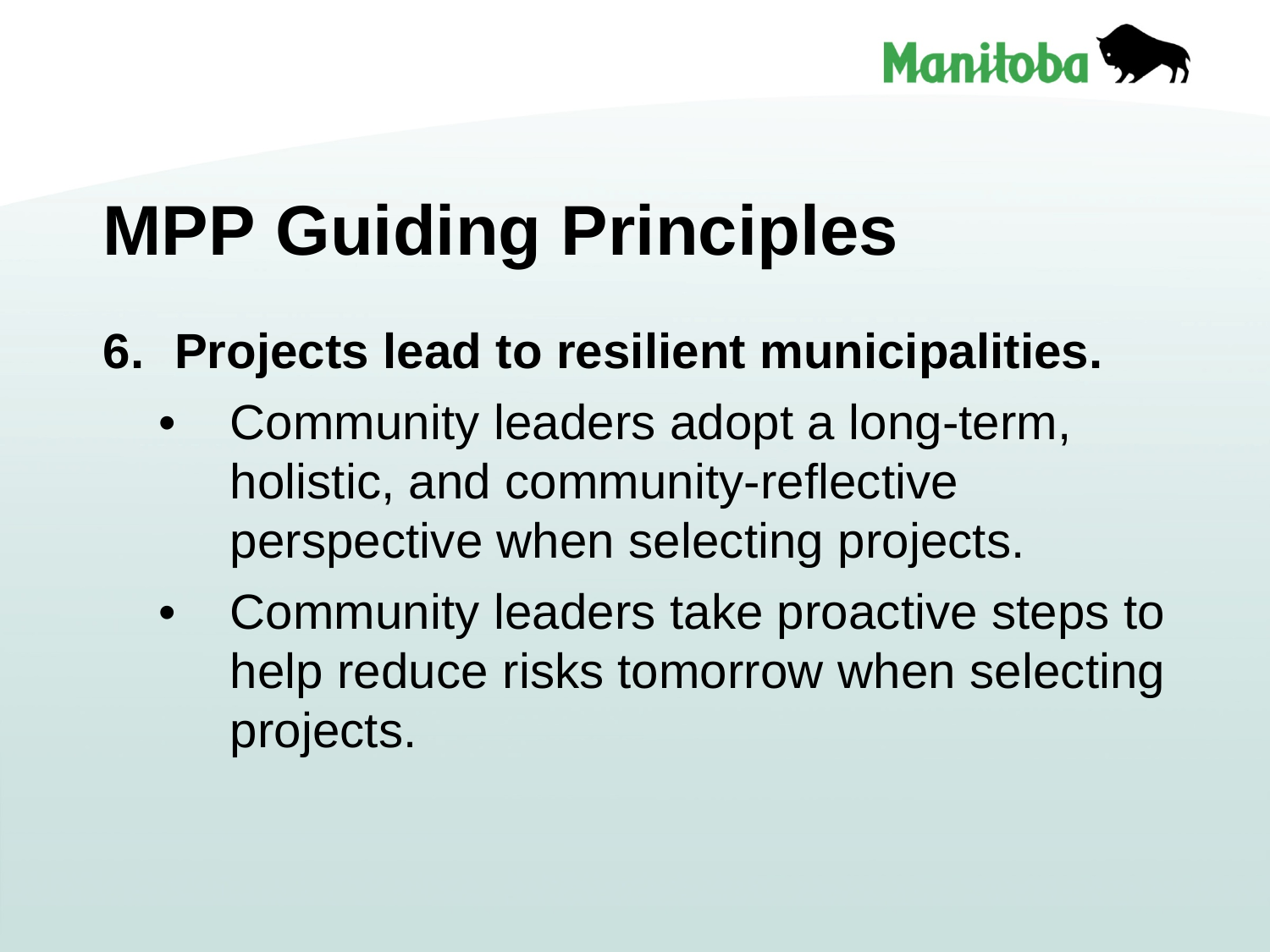

### **Evaluation Criteria**

• We want your input to help develop the evaluation criteria for the MPP.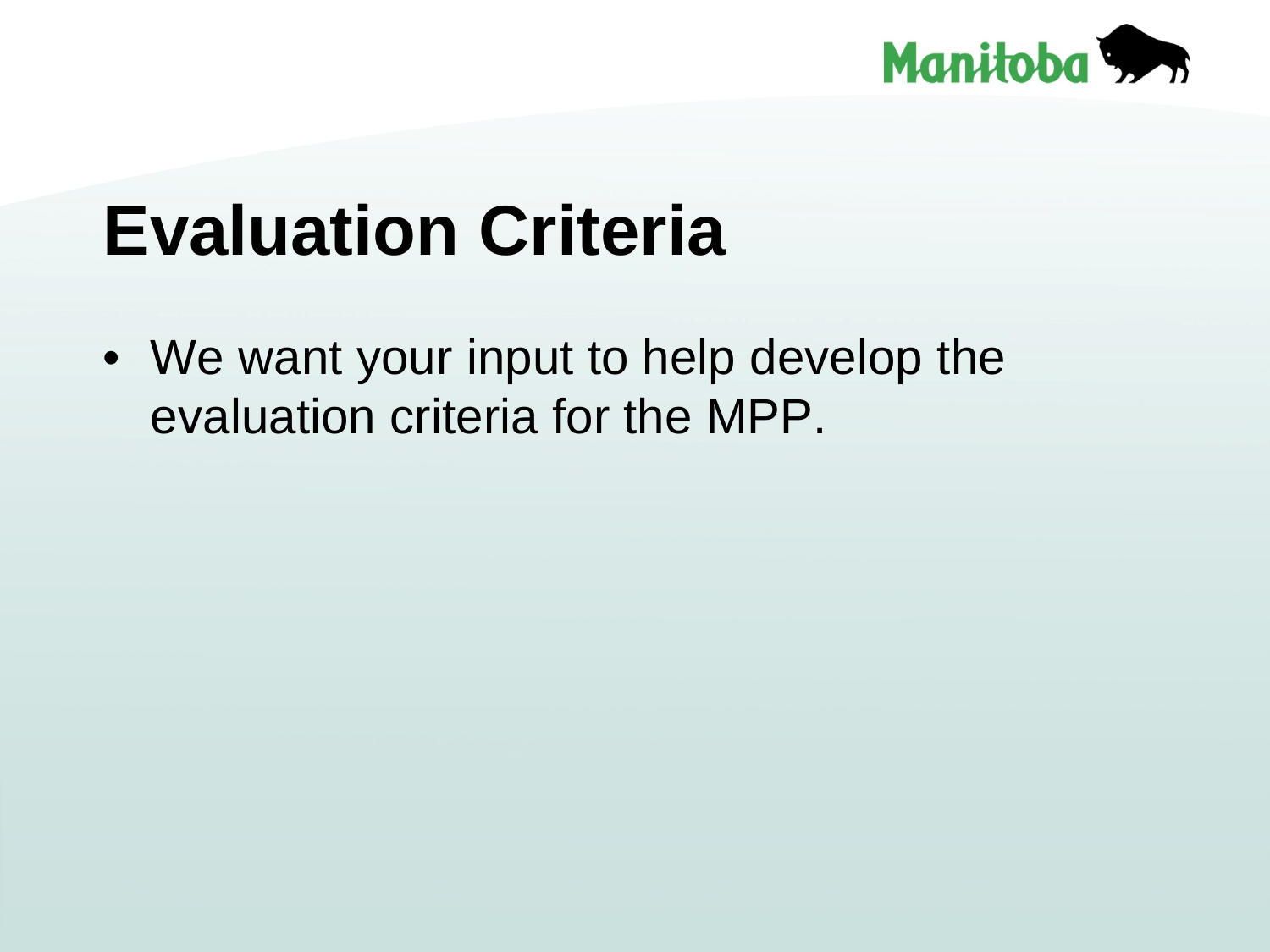

## **Using MPP Funds**

Municipalities will have options for using their MPP funds to:

- Invest in the approved MPP project immediately.
- Partner with another local authority on a joint project.
- Create a mitigation/preparedness reserve account and set aside funds to use toward an approved MPP project in the future.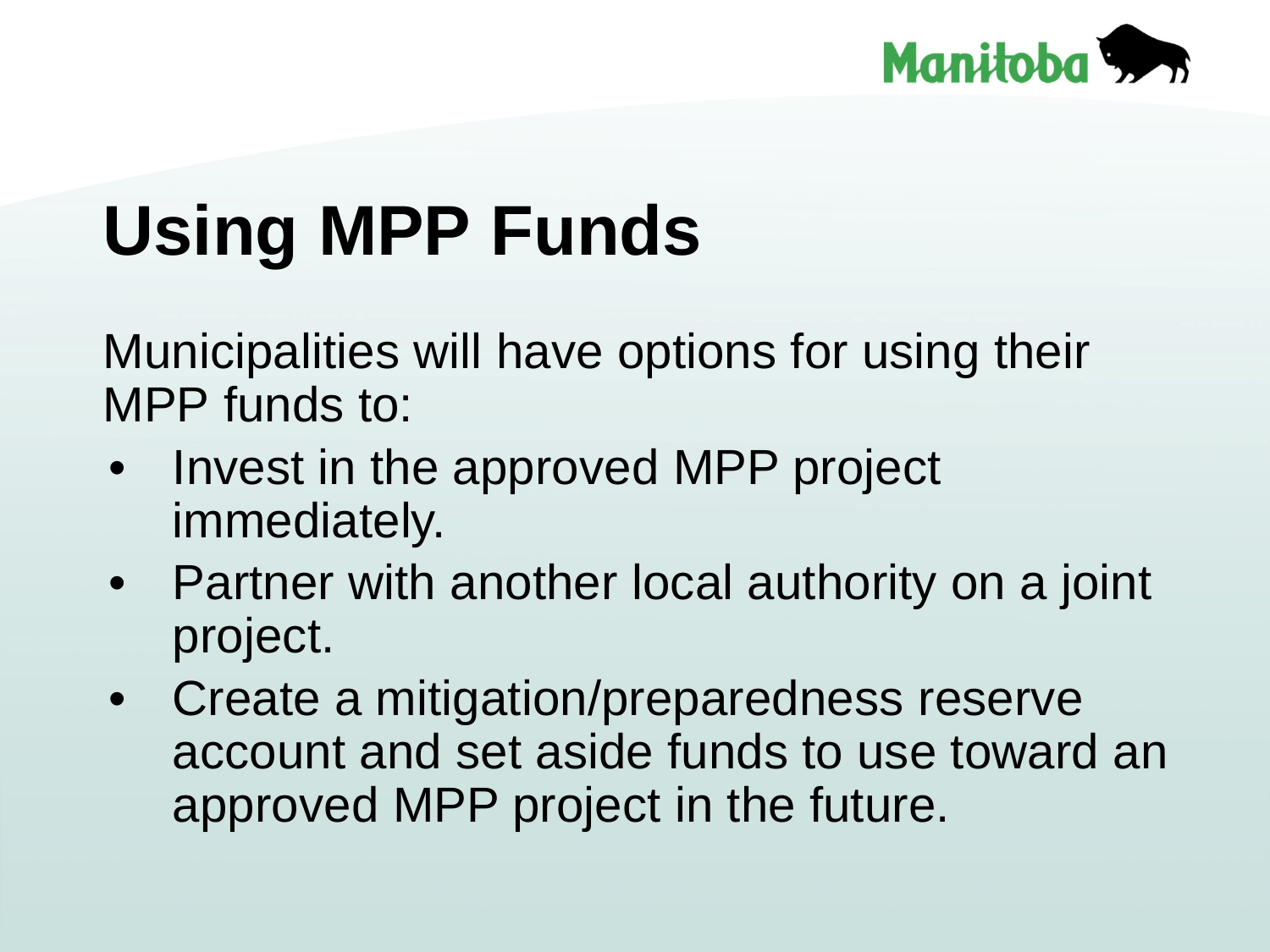

### **Using MPP Funds**

• We want your feedback regarding the options for using MPP funds.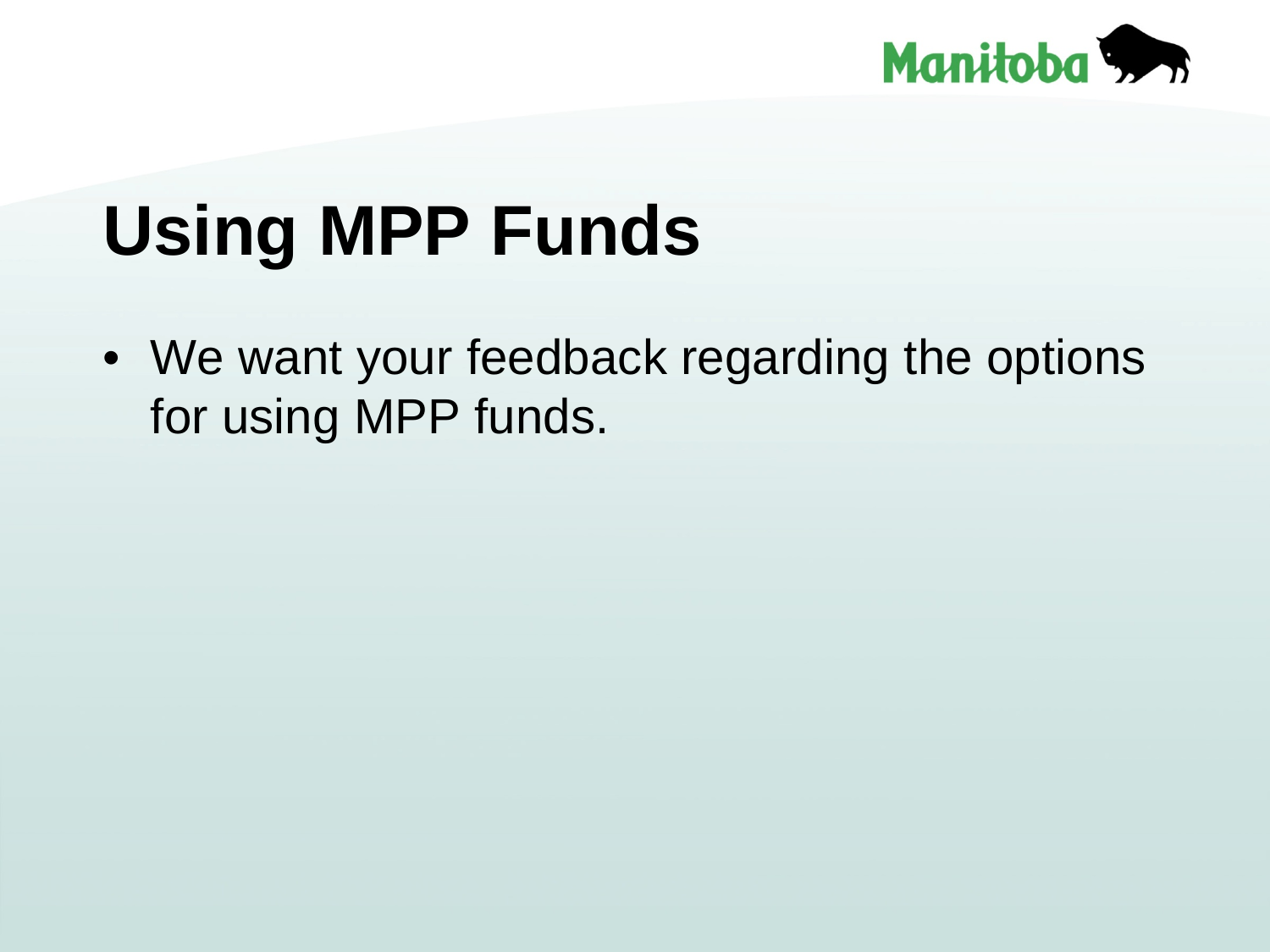

## **Reporting**

- Municipalities will be required to submit a report to verify that funds were used for the approved project or placed in a reserve account.
- A simple financial reporting template is being considered that outlines project costs, funding sources, specific items purchased/procured.
- We want your feedback regarding the reporting requirements of the MPP.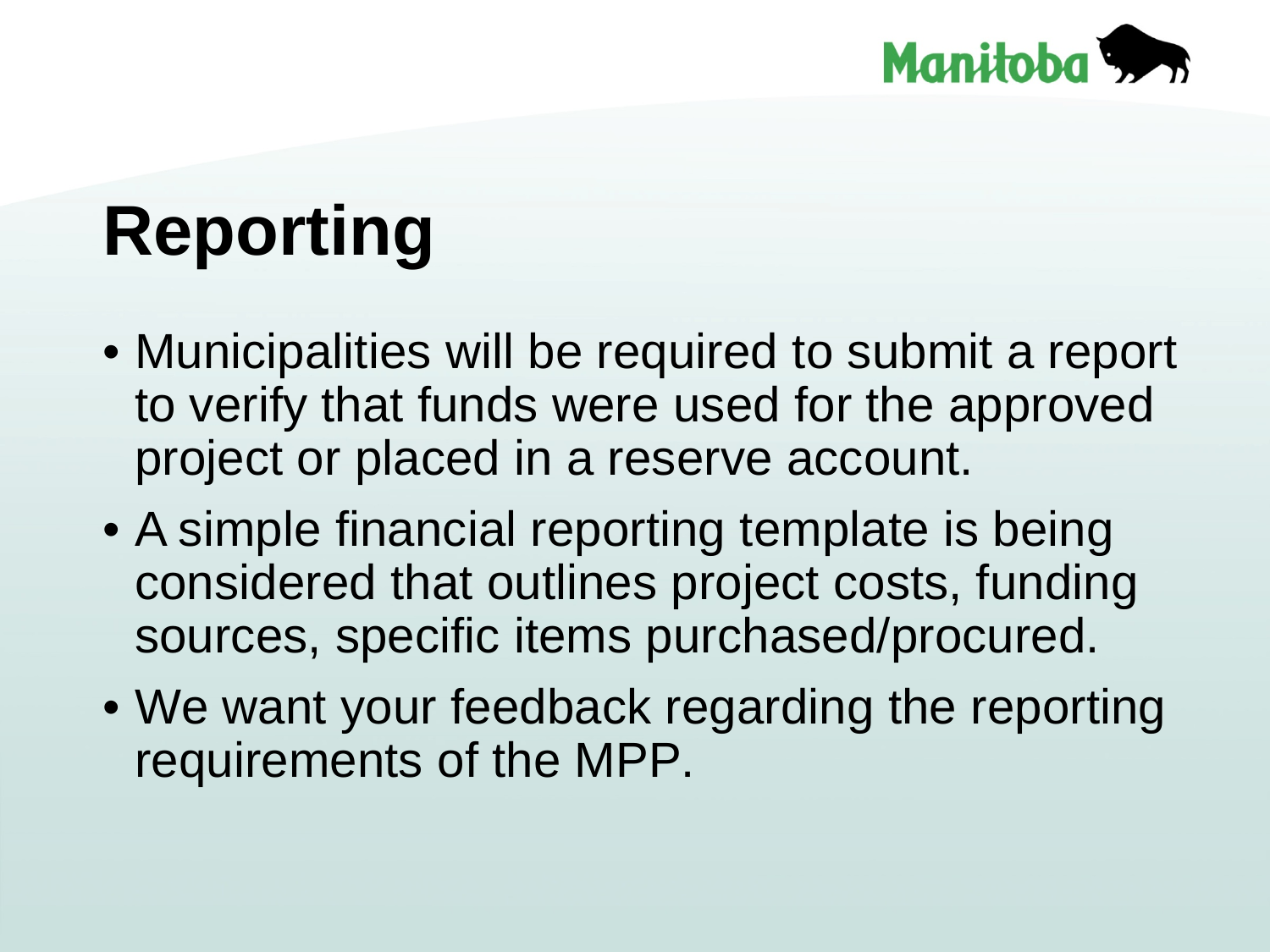

### **Reimbursing the Municipal Deductible**

- Once submissions under the MPP are reviewed and approved, the DFA program would reimburse municipalities the full cost of eligible DFA expenses rather than having the DFA deductible withheld by Manitoba EMO.
- Municipalities would then invest their DFA deductible in their MPP project.
- We want your feedback regarding this approach to reimbursing municipalities.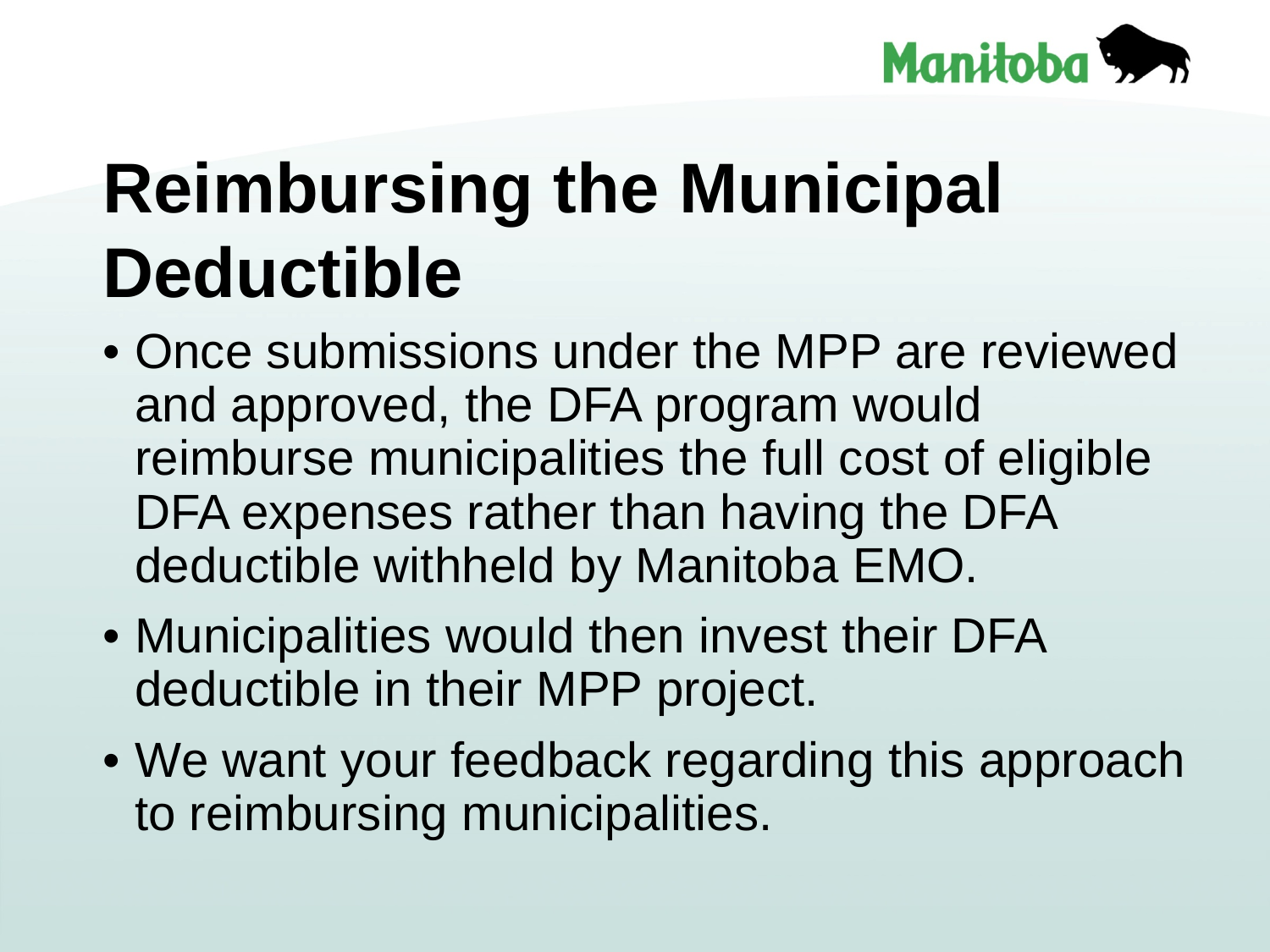

#### **Provide Your Feedback**

• Elected officials and municipal staff that help to administer the DFA program are invited to complete the survey and ask questions about the MPP.